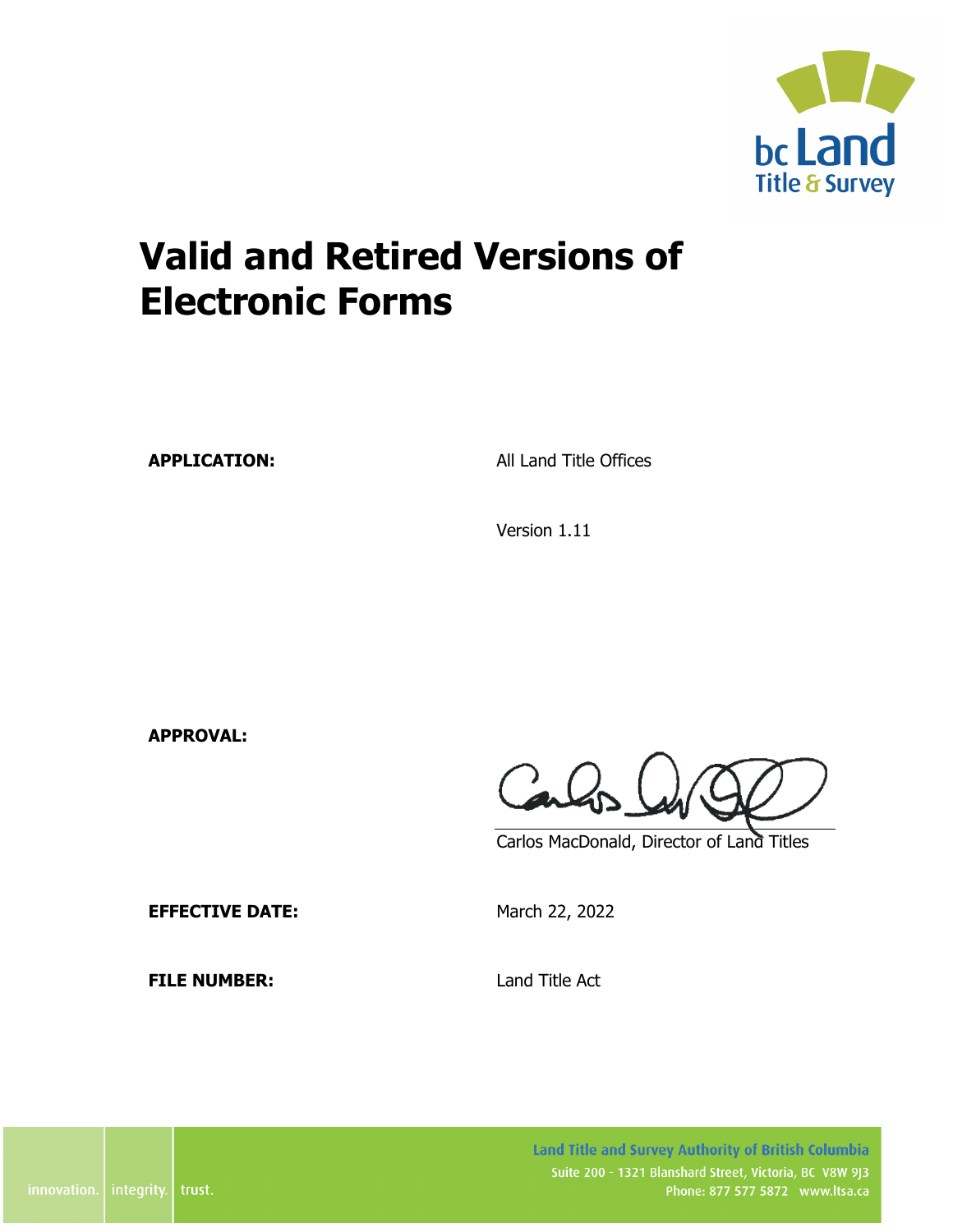The Director of Land Titles (Director) designates electronic forms that may be submitted to the land title office through the LTSA's electronic filing system and publishes the forms at [https://ltsa.ca/practice-information/land-title-forms.](https://ltsa.ca/practice-information/land-title-forms) The Director publishes new versions of these electronic forms and retires older versions as required. This document provides a list of all valid and retired versions of the electronic forms designated by the Director.

Under requirements established in E-filing Directions published at [https://ltsa.ca/sites/default/files/E-filing%20Directions\\_0.pdf](https://ltsa.ca/sites/default/files/E-filing%20Directions_0.pdf), an electronic form submitted to the land title office must be completed using a valid version of the form. An electronic form submitted using a retired version of the form will not be accepted, except where the form was executed by the transferor prior to that version of the form being retired by the Director.

See E-filing Directions for more information about the directions for electronic forms.

| <b>Valid Versions of Electronic Forms</b>           |                       |                      |  |
|-----------------------------------------------------|-----------------------|----------------------|--|
| <b>Electronic Form</b>                              | <b>Valid Versions</b> | <b>Date Approved</b> |  |
| <b>Declaration</b>                                  | FORM_DECGEN_V22       | September 28, 2020   |  |
| Application to Deposit Plan at Land Title<br>Office | DSPL_V18              | September 28, 2020   |  |
|                                                     | DSPL_V19              | March 22, 2022       |  |
| Survey Plan Certification                           | SPC_V14               | November 15, 2019    |  |
|                                                     | SPC_V15               | February 1, 2021     |  |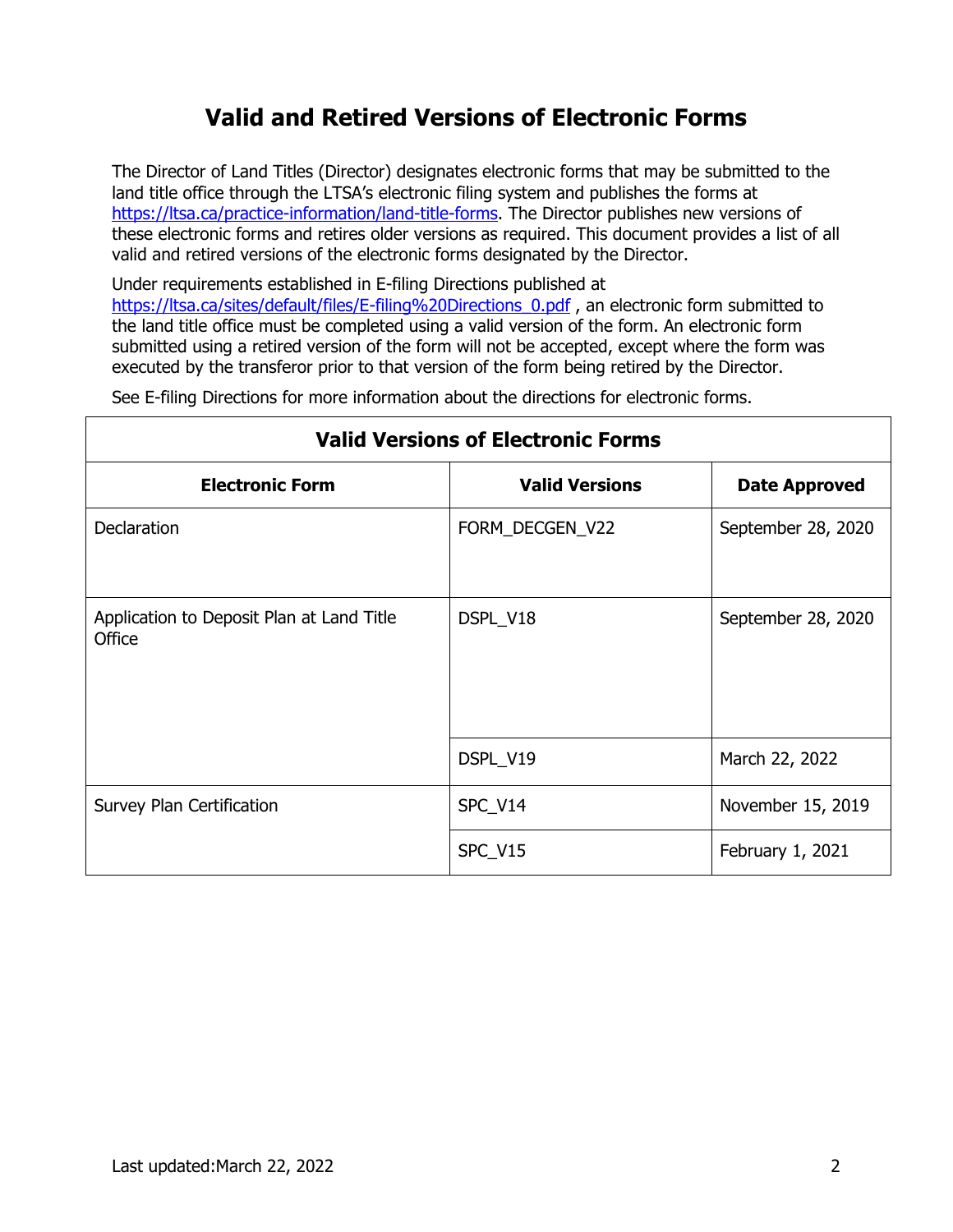|  | <b>Valid and Retired Versions of Electronic Forms</b> |
|--|-------------------------------------------------------|
|--|-------------------------------------------------------|

| <b>Retired versions of electronic forms</b> |                         |                      |                     |  |
|---------------------------------------------|-------------------------|----------------------|---------------------|--|
| <b>Electronic Form</b>                      | <b>Retired Versions</b> | <b>Date Approved</b> | <b>Date Retired</b> |  |
|                                             | FORM_A_V3               | January 5, 2004      | June 25, 2012       |  |
|                                             | FORM_A_V4               | January 5, 2004      | June 25, 2012       |  |
|                                             | FORM_A_V5               | January 5, 2004      | June 25, 2012       |  |
|                                             | FORM_A_V6               | August 1, 2004       | June 25, 2012       |  |
|                                             | FORM_A_V7               | October 24, 2004     | June 25, 2012       |  |
|                                             | FORM_A_V8.              | April 10, 2005       | June 25, 2012       |  |
|                                             | FORM_A_V9               | June 2, 2005         | June 25, 2012       |  |
|                                             | FORM_A_V10              | October 23, 2005     | June 25, 2012       |  |
|                                             | FORM_A_V11              | July 9, 2006         | June 25, 2012       |  |
| Form $A -$                                  | FORM_A_V12              | October 15, 2006     | June 25, 2012       |  |
| Freehold Transfer                           | FORM_A_V13              | April 22, 2007       | June 25, 2012       |  |
|                                             | FORM_A_V14              | July 22, 2007        | June 25, 2012       |  |
|                                             | FORM_A_V15              | September 21, 2008   | June 25, 2012       |  |
|                                             | FORM_A_V16              | December 7, 2008     | June 25, 2012       |  |
|                                             | FORM_A_V17              | March 29, 2009       | June 25, 2012       |  |
|                                             | FORM_A_V18              | April 11, 2010       | June 25, 2012       |  |
|                                             | FORM_A_V19              | June 5, 2011         | June 10, 2013       |  |
|                                             | FORM A_V20              | March 10, 2013       | August 10, 2015     |  |
|                                             | FORM_A_V21              | June 8, 2015         | October 2, 2017     |  |
|                                             | FORM _A_V22             | July 30, 2015        | October 2, 2017     |  |
|                                             | FORM A V23              | August 16, 2016      | November 15, 2019   |  |
|                                             | FORM A V24              | November 15, 2019    | September 12, 2021  |  |
|                                             | FORM_B_V3               | January 5, 2004      | June 25, 2012       |  |
| Form $B -$                                  | FORM_B_V4               | January 5, 2004      | June 25, 2012       |  |
| Mortgage                                    | FORM_B_V5               | January 5, 2004      | June 25, 2012       |  |
|                                             | FORM-B_V6               | August 1, 2004       | June 25, 2012       |  |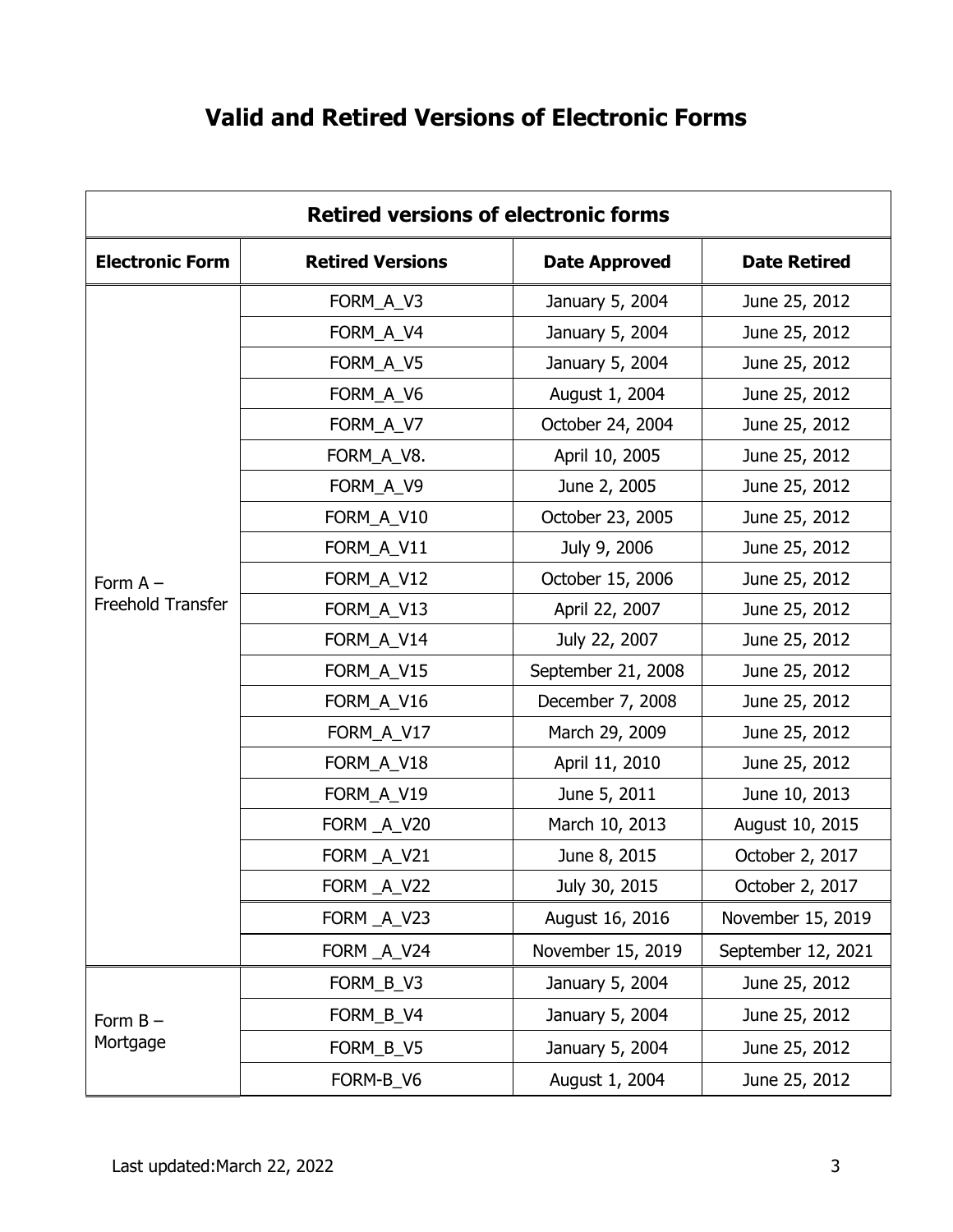| <b>Retired versions of electronic forms</b> |                         |                      |                     |
|---------------------------------------------|-------------------------|----------------------|---------------------|
| <b>Electronic Form</b>                      | <b>Retired Versions</b> | <b>Date Approved</b> | <b>Date Retired</b> |
|                                             | FORM_B_V7               | October 24, 2004     | June 25, 2012       |
|                                             | FORM_B_V8               | October 10, 2005     | June 25, 2012       |
|                                             | FORM_B_V9               | June 2, 2005         | June 25, 2012       |
|                                             | FORM_B_V10              | October 23, 2005     | June 25, 2012       |
|                                             | FORM_B_V11              | July 9, 2006         | June 25, 2012       |
|                                             | FORM_B_V12              | October 15, 2006     | June 25, 2012       |
|                                             | FORM_B_V13              | April 22, 2007       | June 25, 2012       |
|                                             | FORM_B_V14              | July 22, 2007        | June 25, 2012       |
|                                             | FORM_B_V15              | September 21, 2008   | June 25, 2012       |
|                                             | FORM_B_V16              | March 29. 2009       | June 25, 2012       |
|                                             | FORM_B_V17              | April 11, 2010       | June 25, 2012       |
|                                             | FORM_B_V18              | April 15, 2010       | June 25, 2012       |
|                                             | FORM_B_V19              | June 5, 2011         | June 10, 2013       |
|                                             | FORM _B_V20             | March 10, 2013       | August 10, 2015     |
|                                             | FORM _B_V21             | June 8, 2015         | October 2, 2017     |
|                                             | FORM _B_V22             | July 30, 2015        | October 2, 2017     |
|                                             | FORM _B_V23             | August 16, 2016      | July 2, 2019        |
|                                             | FORM B_V24              | January 1, 2019      | November 15, 2019   |
|                                             | FORM B_V25              | November 15, 2019    | September 12, 2021  |
|                                             | FORM_C_V3 (Charge)      | January 5, 2004      | June 25, 2012       |
|                                             | FORM_C_V4 (Charge)      | January 5, 2004      | June 25, 2012       |
| Form C (Charge)                             | FORM_C_V5 (Charge)      | January 5, 2004      | June 25, 2012       |
|                                             | FORM_C_V6 (Charge)      | August 1, 2004       | June 25, 2012       |
|                                             | FORM_C_V7 (Charge)      | October 24, 2004     | June 25, 2012       |
|                                             | FORM_C_V8 (Charge)      | October 10, 2005     | June 25, 2012       |
|                                             | FORM_C_V9 (Charge)      | June 2, 2005         | June 25, 2012       |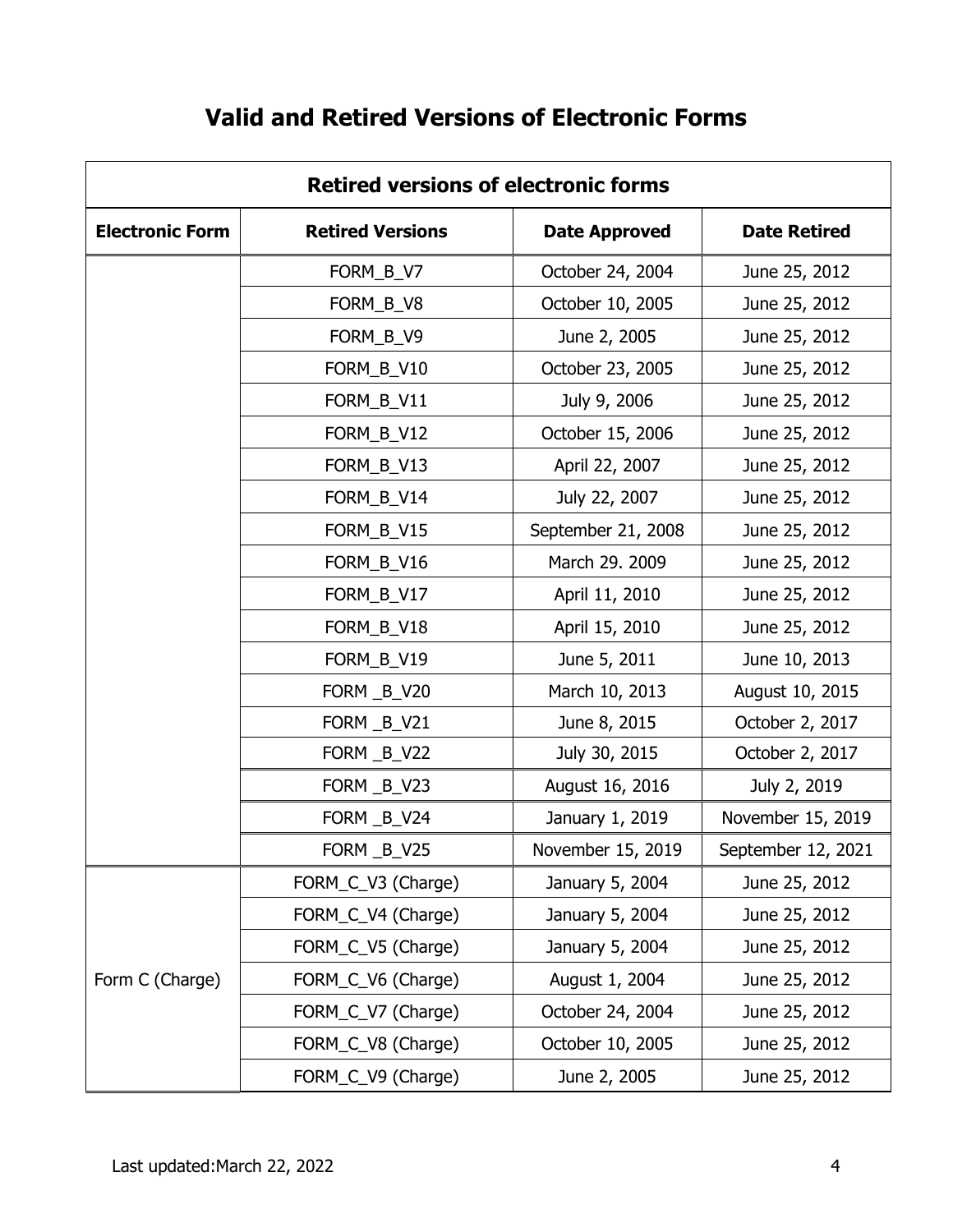| <b>Retired versions of electronic forms</b> |                         |                      |                     |
|---------------------------------------------|-------------------------|----------------------|---------------------|
| <b>Electronic Form</b>                      | <b>Retired Versions</b> | <b>Date Approved</b> | <b>Date Retired</b> |
|                                             | FORM_C_V10 (Charge)     | October 23, 2005     | June 25, 2012       |
|                                             | FORM_C_V11 (Charge)     | July 9, 2006         | June 25, 2012       |
|                                             | FORM_C_V12 (Charge)     | October 15, 2006     | June 25, 2012       |
|                                             | FORM_C_V13 (Charge)     | April 22, 2007       | June 25, 2012       |
|                                             | FORM_C_V14 (Charge)     | July 22, 2007        | June 25, 2012       |
|                                             | FORM_C_V15 (Charge)     | September 21, 2008   | June 25, 2012       |
|                                             | FORM_C_V16 (Charge)     | March 29. 2009       | June 25, 2012       |
|                                             | FORM_C_V17 (Charge)     | April 11, 2010       | June 25, 2012       |
|                                             | FORM_C_V18 (Charge)     | June 5, 2011         | June 10, 2013       |
|                                             | FORM_C_V19 (Charge)     | March 10, 2013       | August 10, 2015     |
|                                             | FORM_C_V20 (Charge)     | June 8, 2015         | October 2, 2017     |
|                                             | FORM_C_V21 (Charge)     | July 30, 2015        | November 6, 2017    |
|                                             | FORM_C_V22 (Charge)     | March 20, 2017       | May 7, 2018         |
| Form C (Charge)                             | FORM_C_V23 (Charge)     | November 6, 2017     | November 20, 2017   |
|                                             | FORM_C_V24 (Charge)     | November 20, 2017    | November 15, 2019   |
|                                             | FORM_C_V25 (Charge)     | November 15, 2019    | April 1, 2021       |
|                                             | FORM_C_V27 (Charge)     | September 28, 2020   | September 12, 2021  |
|                                             | FORM_C_V3 (Release)     | January 5, 2004      | June 25, 2012       |
|                                             | FORM_C_V4 (Release)     | January 5, 2004      | June 25, 2012       |
|                                             | FORM_C_V5 (Release)     | January 5, 2004      | June 25, 2012       |
| Form C (Release)                            | FORM_C_V6 (Release)     | August 1, 2004       | June 25, 2012       |
|                                             | FORM_C_V7 (Release)     | October 24, 2004     | June 25, 2012       |
|                                             | FORM_C_V8 (Release)     | October 10, 2005     | June 25, 2012       |
|                                             | FORM_C_V9 (Release)     | June 2, 2005         | June 25, 2012       |
|                                             | FORM_C_V10 (Release)    | October 23, 2005     | June 25, 2012       |
|                                             | FORM_C_V11 (Release)    | July 9, 2006         | June 25, 2012       |
|                                             | FORM_C_V12 (Release)    | October 15, 2006     | June 25, 2012       |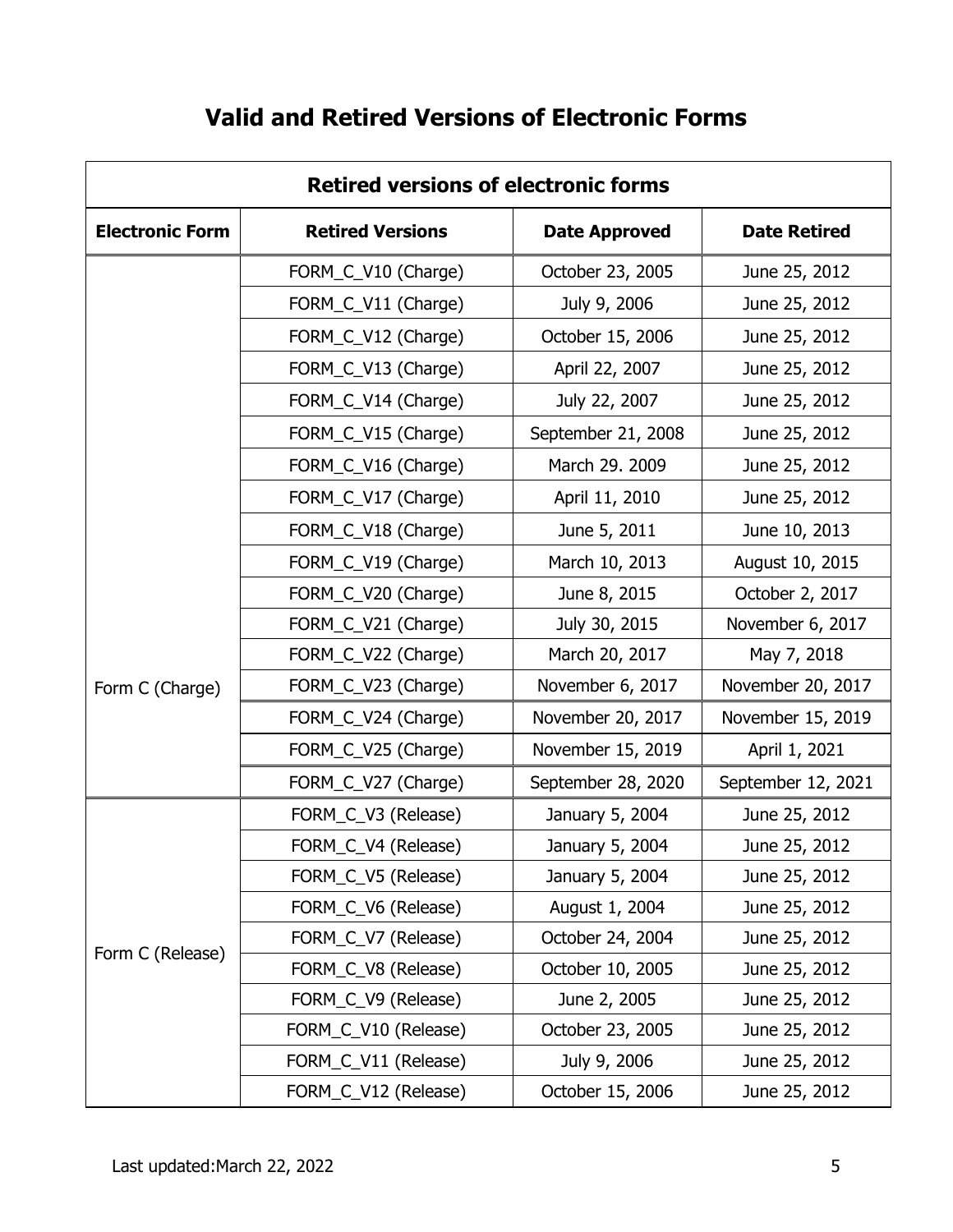| <b>Retired versions of electronic forms</b> |                         |                      |                     |
|---------------------------------------------|-------------------------|----------------------|---------------------|
| <b>Electronic Form</b>                      | <b>Retired Versions</b> | <b>Date Approved</b> | <b>Date Retired</b> |
|                                             | FORM_C_V13 (Release)    | April 22, 2007       | June 25, 2012       |
|                                             | FORM_C_V14 (Release)    | July 22, 2007        | June 25, 2012       |
|                                             | FORM_C_V15 (Release)    | September 21, 2008   | June 25, 2012       |
|                                             | FORM_C_V16 (Release)    | March 29. 2009       | June 25, 2012       |
|                                             | FORM_C_V17 (Release)    | April 11, 2010       | June 25, 2012       |
|                                             | FORM_C_V18 (Release)    | June 5, 2011         | June 10, 2013       |
|                                             | FORM_C_V19 (Release)    | March 10, 2013       | August 10, 2015     |
|                                             | FORM_C_V20 (Release)    | November 17, 2013    | August 10, 2015     |
|                                             | FORM_C_V21 (Release)    | June 8, 2015         | October 2, 2017     |
|                                             | FORM_C_V22 (Release)    | July 30, 2015        | May 7, 2018         |
|                                             | FORM_C_V23 (Release)    | November 6, 2017     | July 2, 2019        |
|                                             | FORM_C_V24 (Release)    | January 1, 2019      | November 15, 2019   |
|                                             | FORM_C_V25 (Release)    | November 15, 2019    | September 12, 2021  |
|                                             | FORM_DECGEN_V3          | January 5, 2004      | June 25, 2012       |
|                                             | FORM_DECGEN_V4          | January 5, 2004      | June 25, 2012       |
|                                             | FORM_DECGEN_V5          | January 5, 2004      | June 25, 2012       |
|                                             | FORM_DECGEN_V6          | August 1, 2004       | June 25, 2012       |
|                                             | FORM DECGEN V7          | October 24, 2004     | June 25, 2012       |
|                                             | FORM_DECGEN_V8          | April 10, 2004       | June 25, 2012       |
| Declaration                                 | FORM_DECGEN_V9          | June 2, 2005         | June 25, 2012       |
|                                             | FORM_DECGEN_V10         | October 23, 2005     | June 25, 2012       |
|                                             | FORM_DECGEN_V11         | July 9, 2006         | June 25, 2012       |
|                                             | FORM_DECGEN_V12         | October 15, 2006     | June 25, 2012       |
|                                             | FORM_DECGEN_V13         | November 25, 2006    | June 25, 2012       |
|                                             | FORM DECGEN V14         | November 26, 2007    | June 25, 2012       |
|                                             | FORM_DECGEN_V15         | September 21, 2008   | June 25, 2012       |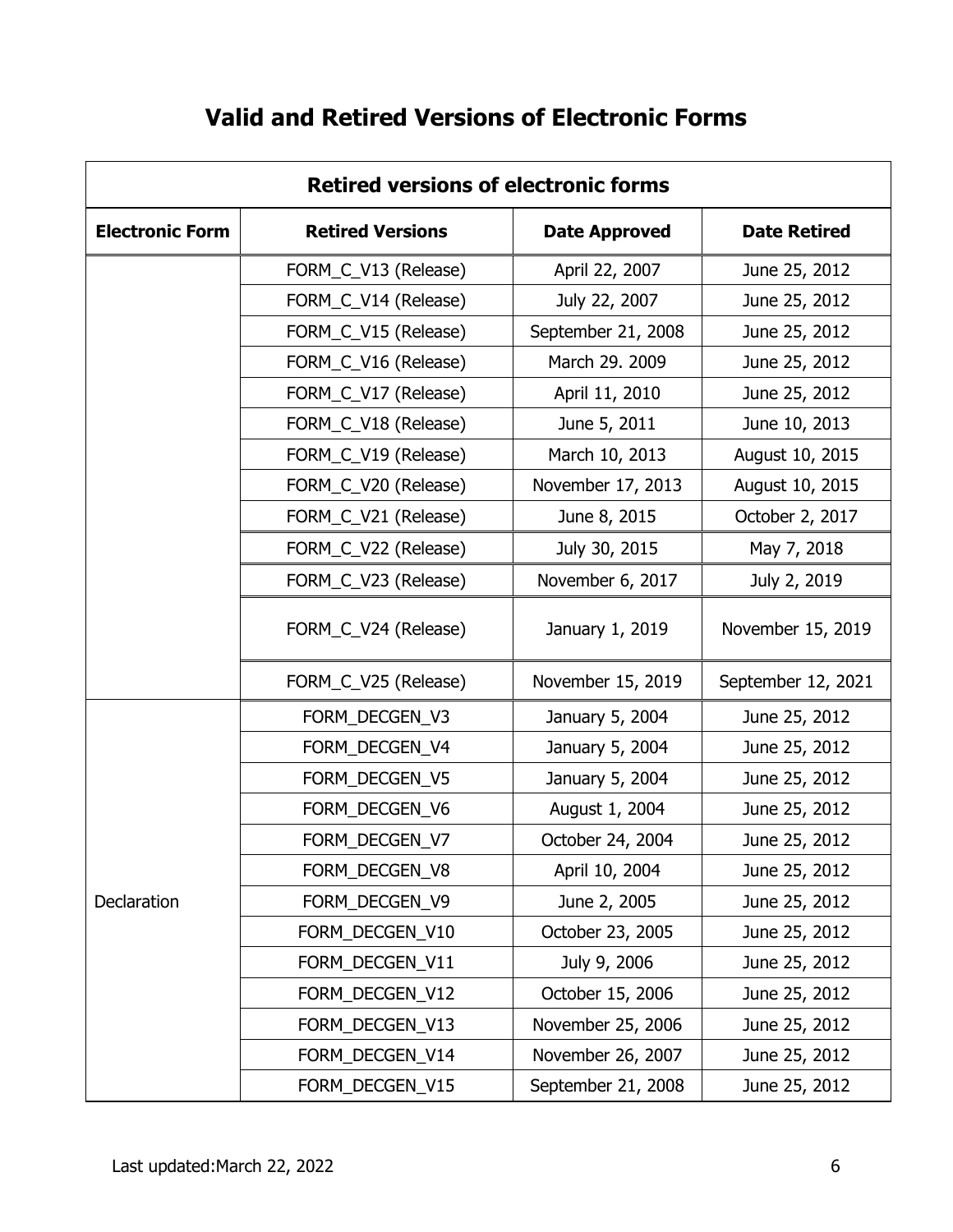| <b>Retired versions of electronic forms</b> |                         |                      |                     |
|---------------------------------------------|-------------------------|----------------------|---------------------|
| <b>Electronic Form</b>                      | <b>Retired Versions</b> | <b>Date Approved</b> | <b>Date Retired</b> |
|                                             | FORM_DECGEN_V16         | March 29, 2009       | June 25, 2012       |
|                                             | FORM_DECGEN_V17         | May 15, 2009         | June 25, 2012       |
|                                             | FORM_DECGEN_V18         | June 5, 2011         | June 10, 2013       |
|                                             | FORM_DECGEN_V19         | March 10, 2013       | November 15, 2019   |
|                                             | FORM_DECGEN_V20         | November 15, 2019    | April 1, 2021       |
|                                             | CLAIM OF LIEN_V5        | January 5, 2004      | June 25, 2012       |
|                                             | CLAIM OF LIEN_V6        | August 1, 2004       | June 25, 2012       |
|                                             | CLAIM OF LIEN_V7        | October 24, 2004     | June 25, 2012       |
|                                             | CLAIM OF LIEN_V8        | April 10, 2005       | June 25, 2012       |
|                                             | CLAIM OF LIEN_V9        | June 2, 2005         | June 25, 2012       |
|                                             | CLAIM OF LIEN_V10       | October 23, 2005     | June 25, 2012       |
|                                             | CLAIM OF LIEN_V11       | July 9, 2006         | June 25, 2012       |
| Claim of Lien                               | CLAIM OF LIEN_V12       | October 15, 2006     | June 25, 2012       |
|                                             | CLAIM OF LIEN_V13       | April 22, 2007       | June 25, 2012       |
|                                             | CLAIM OF LIEN_V14       | July 22, 2007        | June 25, 2012       |
|                                             | CLAIM OF LIEN_V15       | September 21, 2008   | June 25, 2012       |
|                                             | CLAIM OF LIEN_V16       | March 29, 2009       | June 25, 2012       |
|                                             | CLAIM OF LIEN_V17       | April 11, 2010       | June 25, 2012       |
|                                             | CLAIM OF LIEN_V18       | July 1, 2012         | June 10, 2013       |
|                                             | CLAIM OF LIEN_V19       | March 10, 2013       | November 15, 2019   |
|                                             | CLAIM OF LIEN_V20       | November 15, 2019    | December 13, 2020   |
| Form 17 Charge,                             | FORM 17_CHARGE_PILOT V4 | April, 2006          | June 25, 2012       |
| or Notation                                 | FORM 17_CHARGE_V1       | July 9, 2006         | June 25, 2012       |
|                                             | FORM 17_CHARGE_V2       | April 22, 2007       | June 25, 2012       |
| Amended Name -                              | FORM 17_CHARGE_V3       | July 22, 2007        | June 25, 2012       |
| Form 17 Charge,<br>Notation or Filing       | FORM 17_CHARGE_V4       | December 12, 2008    | June 25, 2012       |
|                                             | FORM 17_CHARGE_V5       | January 18, 2009     | June 25, 2012       |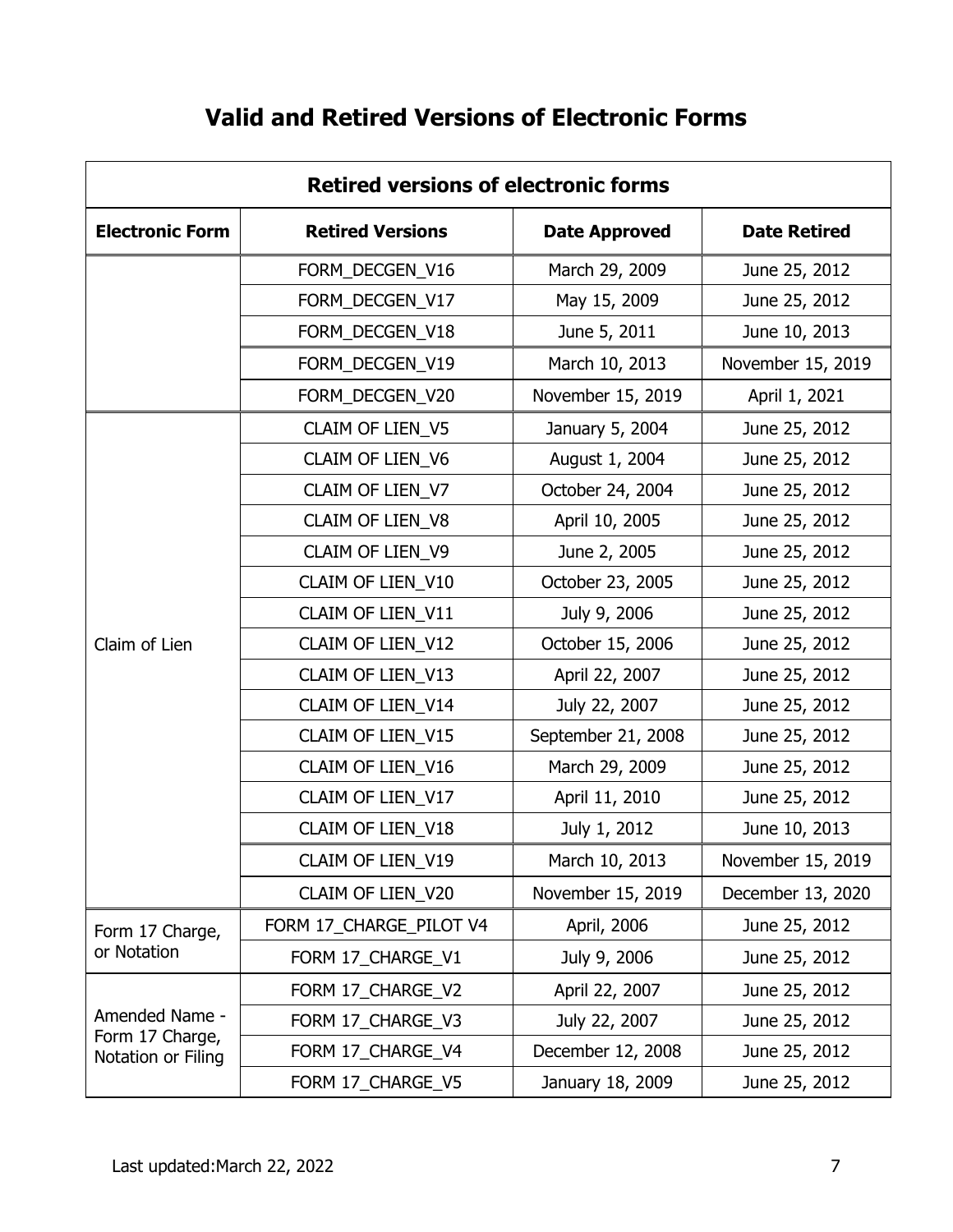| <b>Retired versions of electronic forms</b> |                                 |                      |                     |
|---------------------------------------------|---------------------------------|----------------------|---------------------|
| <b>Electronic Form</b>                      | <b>Retired Versions</b>         | <b>Date Approved</b> | <b>Date Retired</b> |
|                                             | FORM 17_CHARGE_V6               | March 29, 2009       | June 25, 2012       |
|                                             | FORM 17_CHARGE_V7               | April 11, 2010       | June 25, 2012       |
|                                             | FORM 17_CHARGE_V8               | June 5, 2011         | June 10, 2013       |
|                                             | FORM 17 CHARGE V9               | March 10, 2013       | August 10, 2015     |
|                                             | FORM 17_CHARGE_V10              | November 17, 2013    | August 10, 2015     |
|                                             | FORM 17_CHARGE_V11              | September 21, 2014   | August 10, 2015     |
|                                             | FORM 17_CHARGE_V12              | June 8, 2015         | November 6, 2017    |
|                                             | FORM 17_CHARGE_V13              | March 20, 2017       | May 7, 2018         |
|                                             | FORM 17_CHARGE_V14              | November 6, 2017     | July 2, 2019        |
|                                             | FORM 17_CHARGE_V15              | January 1, 2019      | November 15, 2019   |
|                                             | FORM 17_CHARGE_V16              | November 15, 2019    | February 1, 2021    |
|                                             | FORM 17_FEE_ SIMPLE_PILOT<br>V4 | April, 2006          | June 25, 2012       |
|                                             | FORM 17_FEE SIMPLE_V1           | July 9, 2006         | June 25, 2012       |
|                                             | FORM 17_FEE SIMPLE_V2           | April 22, 2007       | June 25, 2012       |
|                                             | FORM 17_FEE SIMPLE_V3           | July 22, 2007        | June 25, 2012       |
|                                             | FORM_17_FEE SIMPLE_V4           | December 12, 2008    | June 25, 2012       |
| Form 17 Fee                                 | FORM_17_FEE SIMPLE_V5           | January 18, 2009     | June 25, 2012       |
| Simple                                      | FORM_17_FEE SIMPLE_V6           | March 29, 2009       | June 25, 2012       |
|                                             | FORM_17_FEE SIMPLE_V7           | April 11, 2010       | June 25, 2012       |
|                                             | FORM_17_FEE SIMPLE_V8           | June 5, 2011         | June 10, 2013       |
|                                             | FORM_17_FEE SIMPLE_V9           | March 10, 2013       | August 10, 2015     |
|                                             | FORM_17_FEE SIMPLE_V10          | November 17, 2013    | August 10, 2015     |
|                                             | FORM_17_FEE SIMPLE_V11          | September 21, 2014   | November 6, 2017    |
|                                             | FORM_17_FEE SIMPLE_V12          | March 20, 2017       | July 2, 2019        |
|                                             | FORM_17_FEE SIMPLE_V13          | January 1, 2019      | November 15, 2019   |
|                                             | FORM_17_FEE SIMPLE_V14          | November 15, 2019    | February 1, 2021    |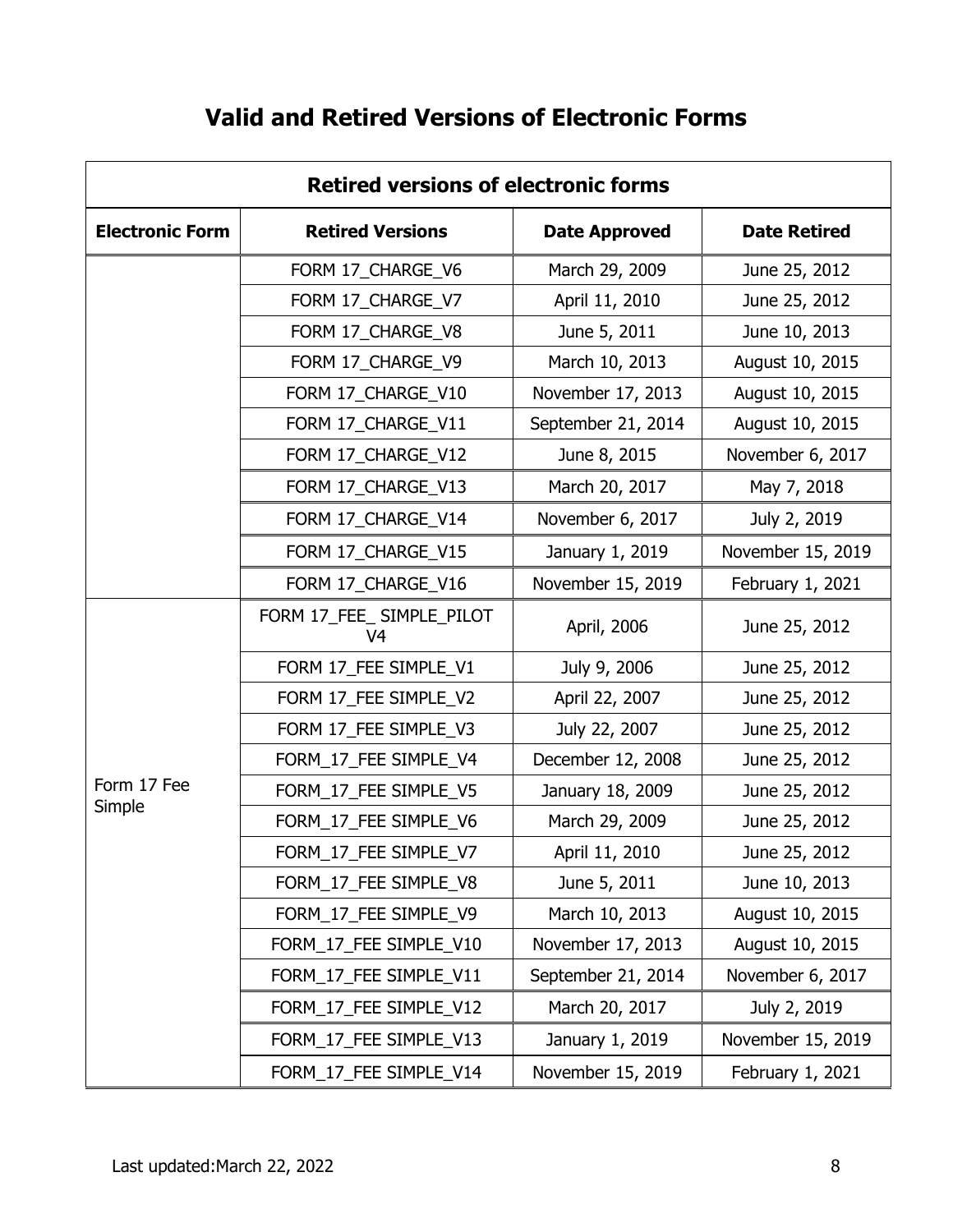| <b>Retired versions of electronic forms</b> |                                     |                      |                     |
|---------------------------------------------|-------------------------------------|----------------------|---------------------|
| <b>Electronic Form</b>                      | <b>Retired Versions</b>             | <b>Date Approved</b> | <b>Date Retired</b> |
| Form 17                                     | FORM 17_RELEASE_PILOT V4            | April, 2006          | June 25, 2012       |
| Cancellation of<br>Charge or                | FORM 17_RELEASE_V1                  | July 9, 2006         | June 25, 2012       |
| Notation                                    | FORM 17_RELEASE_V2                  | October 15, 2006     | June 25, 2012       |
|                                             | FORM 17_RELEASE_V3                  | April 22, 2007       | June 25, 2012       |
|                                             | FORM 17_RELEASE_V4                  | July 22, 2007        | June 25, 2012       |
|                                             | FORM 17_RELEASE_V5                  | December 12, 2008    | June 25, 2012       |
|                                             | FORM 17_RELEASE_V6                  | January 18, 2009     | June 25, 2012       |
| Amended Name -                              | FORM 17_RELEASE_V7                  | March 29, 2009       | June 25, 2012       |
| Form 17<br>Cancellation of                  | FORM 17_RELEASE_V8                  | April 11, 2010       | June 25, 2012       |
| Charge, Notation                            | FORM_17_RELEASE_V9                  | June 5, 2011         | June 10, 2013       |
| or Filing                                   | FORM_17_RELEASE_V10                 | March 10, 2013       | August 10, 2015     |
|                                             | FORM_17_RELEASE_V11                 | November 17, 2013    | August 10, 2015     |
|                                             | FORM_17_RELEASE_V12                 | September 21, 2014   | August 10, 2015     |
|                                             | FORM_17_RELEASE_V13                 | June 8, 2015         | November 6, 2017    |
|                                             | FORM_17_RELEASE_V14                 | March 20, 2017       | May 7, 2018         |
|                                             | FORM_17_RELEASE_V15                 | November 6, 2017     | July 2, 2019        |
|                                             | FORM_17_RELEASE_V16                 | January 1, 2019      | November 15, 2019   |
|                                             | FORM_17_RELEASE_V17                 | November 15, 2019    | February 1, 2021    |
|                                             | SURVEYOR REGISTRATION<br>PILOT_V3   | April 22, 2007       | June 25, 2012       |
| Surveyor<br>Registration                    | SURVEYOR REGISTRATION_V4            | July 22, 2007        | June 25, 2012       |
|                                             | SURVEYOR REGISTRATION_V5            | September 21, 2008   | June 25, 2012       |
|                                             | SURVEYOR REGISTRATION_V6            | March 29, 2009       | May 1, 2014         |
|                                             | SURVEYOR REGISTRATION_V7            | January 5, 2014      | September 28, 2020  |
| Application to                              | <b>DSPL Initial Pilot Version 1</b> | April 22, 2007       | June 25, 2012       |
| Deposit Plan at                             | DSPL_V2                             | May 10, 2007         | June 25, 2012       |
| Land Title Office                           | DSPL_V3                             | July 22, 2007        | June 25, 2012       |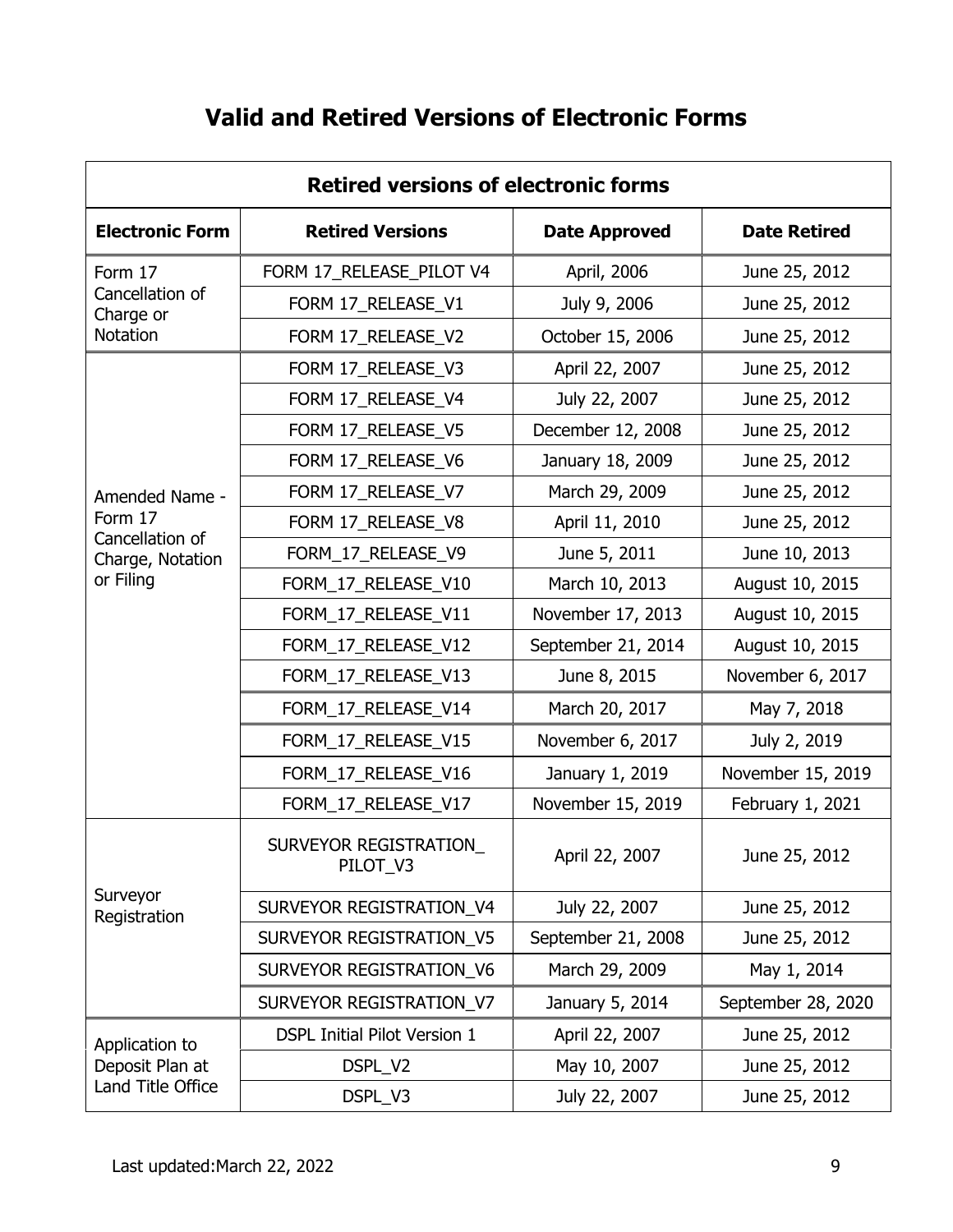| <b>Retired versions of electronic forms</b> |                             |                      |                     |
|---------------------------------------------|-----------------------------|----------------------|---------------------|
| <b>Electronic Form</b>                      | <b>Retired Versions</b>     | <b>Date Approved</b> | <b>Date Retired</b> |
|                                             | DSPL_V4                     | March 9, 2008        | June 25, 2012       |
|                                             | DSPL_V5                     | September 21, 2008   | June 25, 2012       |
|                                             | DSPL_V6                     | March 29, 2009       | June 25, 2012       |
|                                             | DSPL_V7                     | April 11, 2010       | June 25, 2012       |
|                                             | DSPL_V8                     | June 5, 2011         | June 25, 2012       |
|                                             | DSPL_V9                     | September 18, 2011   | June 10, 2013       |
|                                             | DSPL_V10                    | March 10, 2013       | August 10, 2015     |
|                                             | DSPL_V11                    | September 21, 2014   | August 10, 2015     |
|                                             | DSPL_V12                    | June 8, 2015         | February 28, 2020   |
|                                             | DSPL_V13                    | December 16, 2016    | February 28, 2020   |
|                                             | DSPL_V14                    | August 16, 2016      | August 31, 2020     |
|                                             | DSPL_V15                    | November 6, 2017     | November 20, 2017   |
|                                             | DSPL_V16                    | November 20, 2017    | August 31, 2020     |
|                                             | DSPL_V17                    | November 15, 2019    | April 1, 2021       |
|                                             | SPC_V2                      | July 22, 2007        | June 25, 2012       |
|                                             | SPC_V3                      | October 31, 2007     | June 25, 2012       |
|                                             | SPC_V4                      | September 21, 2008   | June 25, 2012       |
|                                             | SPC_V5                      | March 29, 2009       | June 25, 2012       |
|                                             | SPC_V6                      | April 11, 2010       | June 25, 2012       |
| Survey Plan                                 | SPC_V7                      | September 23, 2010   | June 25, 2012       |
| Certification                               | SPC_V8                      | June 5, 2011         | June 10, 2013       |
|                                             | SPC_V9                      | March 10, 2013       | November 15, 2019   |
|                                             | SPC_V10                     | June 8, 2015         | November 15, 2019   |
|                                             | SPC_V11                     | December 16, 2015    | November 15, 2019   |
|                                             | SPC_V12                     | August 16, 2016      | November 15, 2019   |
|                                             | SPC_V13                     | January 1, 2019      | November 15, 2019   |
|                                             | SPF Initial Pilot Version 1 | April 22, 2007       | June 25, 2012       |